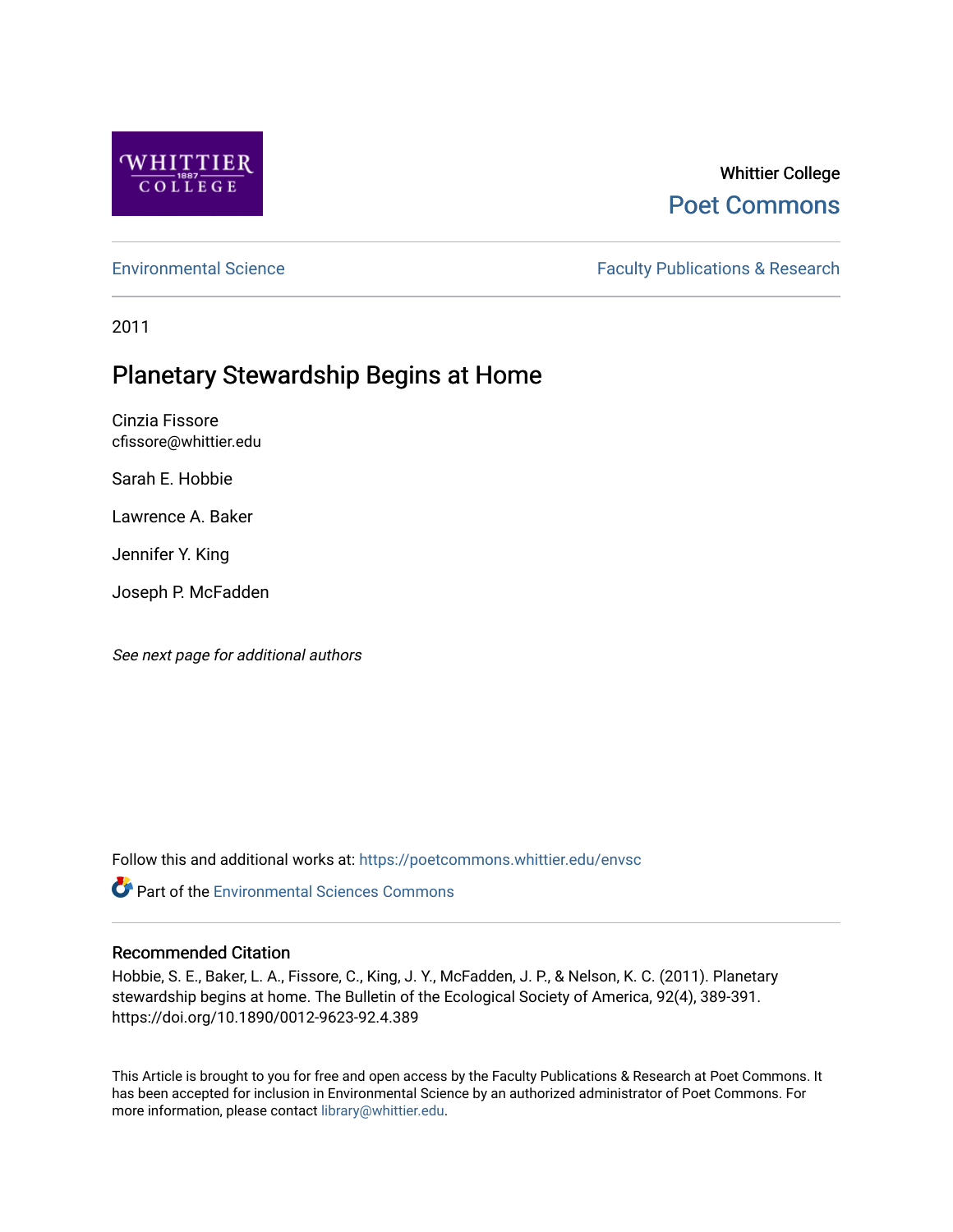#### Authors

Cinzia Fissore, Sarah E. Hobbie, Lawrence A. Baker, Jennifer Y. King, Joseph P. McFadden, and Kristen C. Nelson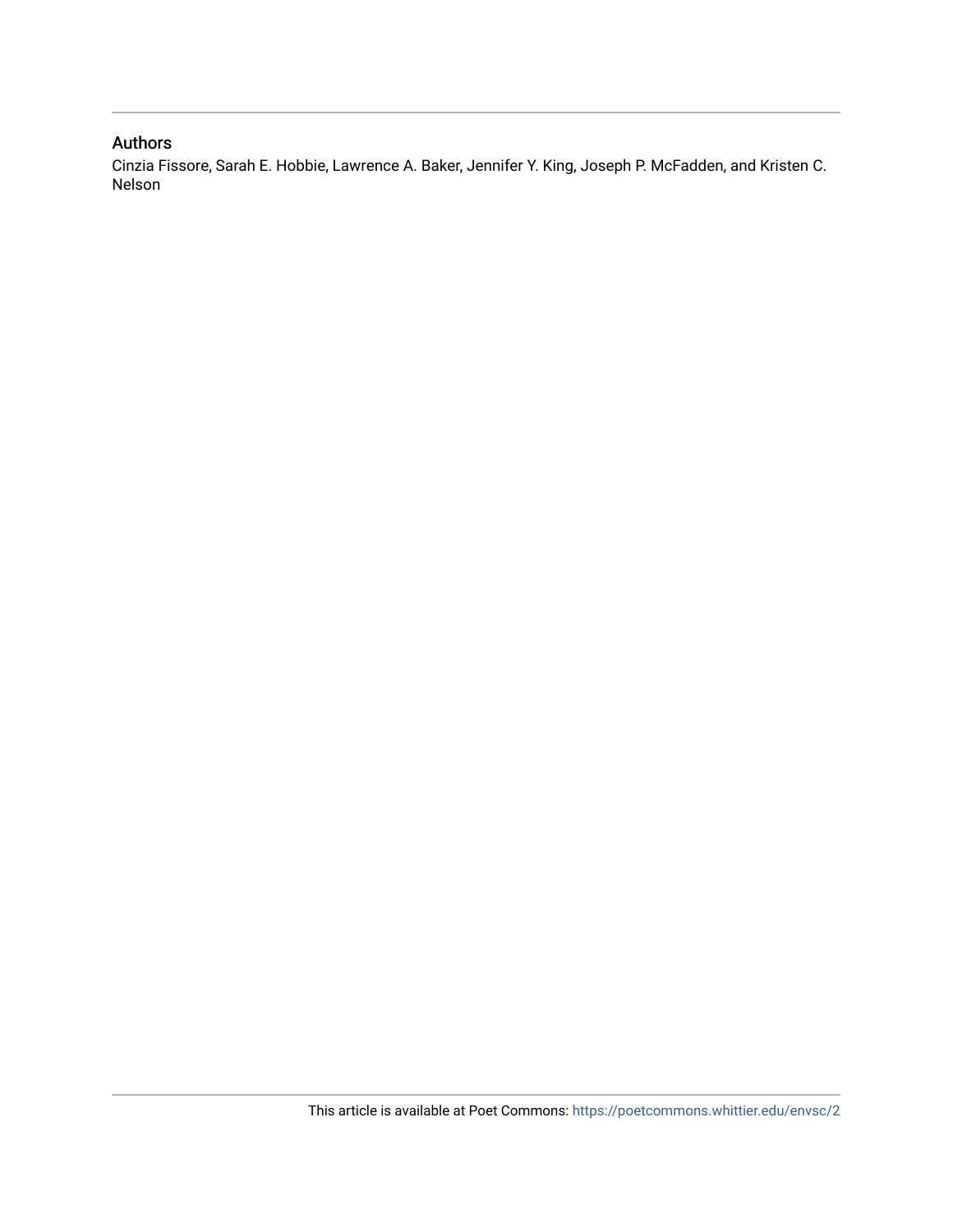In some respects, the idea of "Planetary Stewardship" is a bit of a misnomer. Stewardship, it seems to me, is deeply rooted in the particulars of a place. To be a good steward, one must have a very clear and specific place or set of things to steward. Now of course, this begs the question, at what scale does one lose the particulars, and I have no ready answer. However, the examples of success and challenges are all rooted in particular places and relationships. I can image talking about a sustainable or healthy planet, but stewarding a planet is not, it seems to me, the sort of thing that is accessible through the act of stewardship. However, it is likely achievable through the compounding benefits of cumulatively successful stewardship efforts at the local level.

### Planetary Stewardship Begins at Home

Sarah E. Hobbie, Lawrence A. Baker, Cinzia Fissore, Jennifer Y. King, Joseph P. McFadden, and Kristen C. Nelson

Cities, and households within cities, are biogeochemical hotspots, because of their consumption of energy, materials, and food, and associated production of air and water pollution. For example, nearly 30% of energy use in the United States is a direct result of household activities, while nearly 60% results from household-related economic activity; only 16% arises from nonhousehold-related consumption activities (Bin and Dowlatabadi 2005). In addition, households make environmentally relevant choices, such as the size of home to purchase and where to live relative to workplaces.

In the Twin Cities Household Ecosystem Project, we have been studying patterns and drivers of household fluxes of carbon (C), nitrogen (N), and phosphorus (P) in Minneapolis-Saint Paul, Minnesota. Total fluxes of C, N, and P (and fluxes from specific contributing activities) were highly variable and often skewed among households, with a small number households contributing disproportionately to total fluxes across all households (Fig. 1 and see Fissore et al. 2011). Carbon fluxes were dominated by



Fig. 1. Cumulative percentage contribution of households to total C, N, and P input fluxes across all households, ranked from highest to lowest contributor. *Notes*: The 1:1 line is also shown, where each household would be contributing equally to the total fluxes. From Fissore et al. 2011.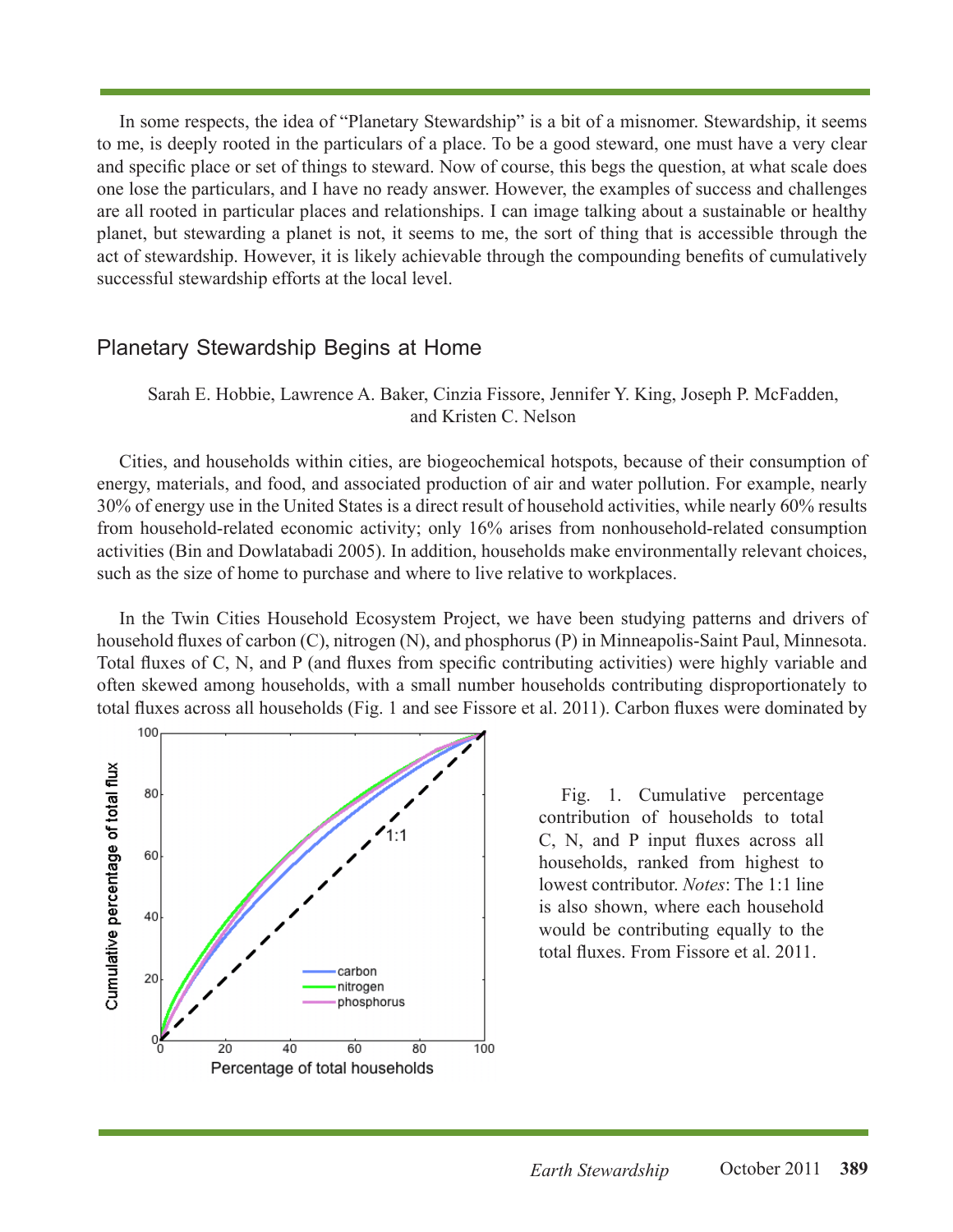

Fig. 2. Relative contribution of different component household activities to total input fluxes of C, N, and P (excluding upstream fluxes involved in production and transportation). Stacked bars sum to 100% of total fluxes. From Fissore et al. 2011.

home energy use, motor vehicle travel, and air travel, each being progressively more skewed among households (Fig. 2 and Fissore et al. 2011). Nitrogen fluxes were dominated by human diet, fossil fuel emissions, and lawn fertilizer, whereas P fluxes were dominated by human diet, detergents, and pet diet (Minnesota restricts P in lawn fertilizer, so we assumed that homeowners did not apply P to their lawns). Thus, these results, together with those of others, indicate that environmentally relevant household activities such as home energy use, air and vehicle travel, and fertilizer use, often are behaviorally flexible (Dietz et al. 2009). In addition, our work supports the notion that fossil fuel use is disproportionately affected by the activities of a relatively small portion of the population, from the scale of counties within countries to the globe (Chakravarty et al. 2009).

Both social and biophysical factors contributed to patterns of household biogeochemical fluxes (Fissore et al. 2011, Nelson et al., *in preparation*). For example, greater household income (as expressed through larger homes, more vehicles, more frequent and longer air travel, and the like) was associated with greater household C fluxes (Nelson et al., *in preparation*). Not surprisingly, households that had longer commute distances had greater vehicle emissions. Less easily quantifiable factors like values, norms, and attitudes also influenced specific behaviors, such as using alternative transportation, rather than a car, for daily trips and maintaining a lawn. For example, people who valued a green, neat, and tidy lawn and who placed importance on what others think were more likely to fertilize their lawn (Nelson et al., *in preparation*). On a personal level, realizing Earth stewardship in urban settings requires that individuals understand the importance of different household activities in affecting urban biogeochemistry. On a larger scale, policies to promote urban (and, ultimately, Earth) stewardship may be most effective if they are informed by knowledge of the social drivers of specific choices (including by households) that influence urban biogeochemistry.